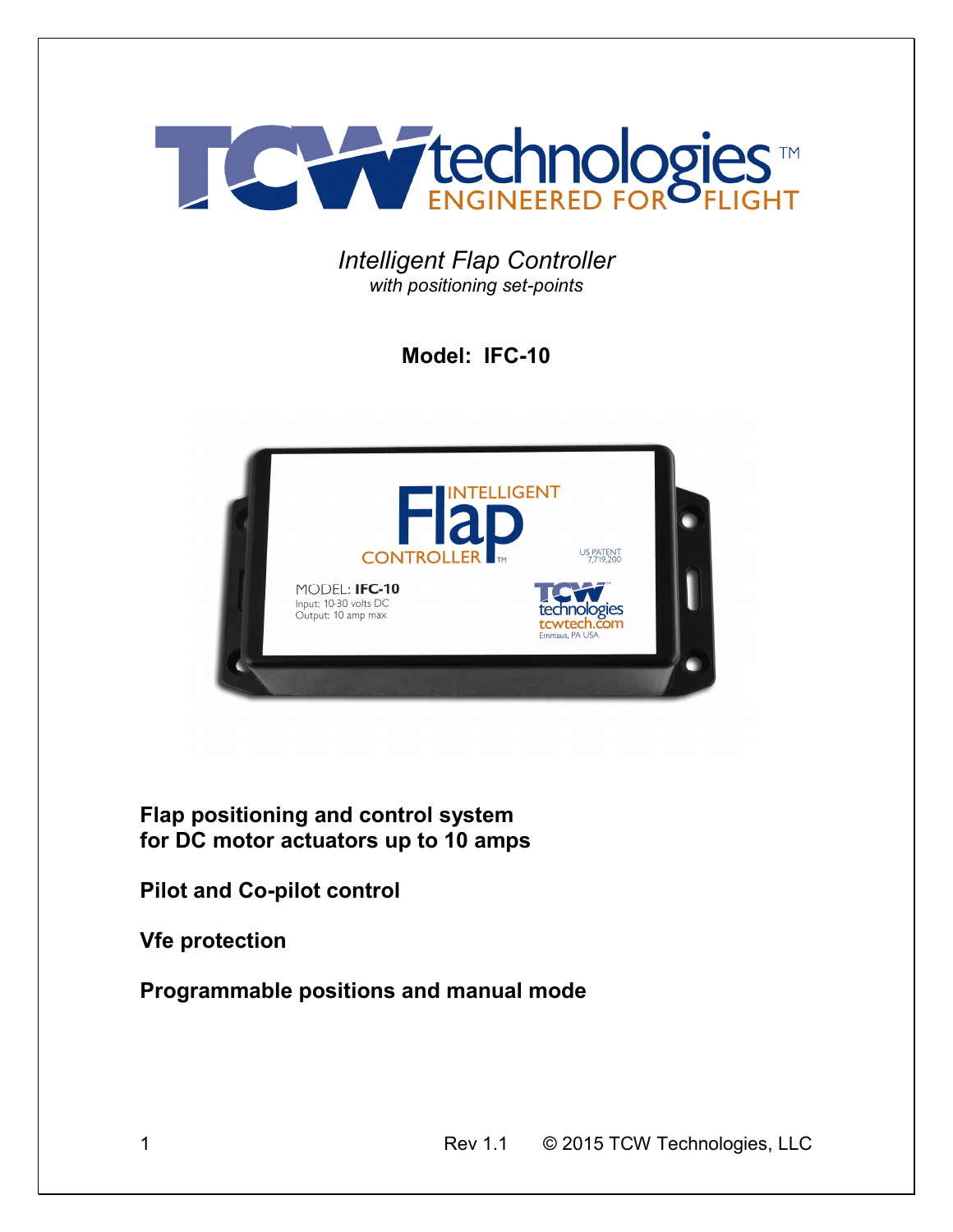Intelligent Flap Controller (IFC) is an electronic controller designed specifically to operate DC motor actuators including the Van's Aircraft series of Flap Actuators used in RV type homebuilt aircraft. IFC connects to the standard up-off-(down) switches commonly used to control flap operation and directly drives a Van's flap actuator. IFC allows for Pilot and Co-pilot flap switches and resolves the possible conflicts if the switches are operated in opposite directions. IFC requires NO flap position sensor and is fully compatible with *Safety-Trim*  servo controllers.

 IFC provides flap positioning presets that are easily set without having to adjust a position sensor. Additionally, IFC includes a manual mode of operation to raise or lower the flaps in proportion to the time the flap switch is held closed.

 IFC receives switch inputs from Pilot and Co-pilot flap switches such as those found on the Infinity Stick Grips. These switches provide a momentary closure for Flaps Down and a maintained closure for Flaps UP. The switch closures are referenced to a common ground. Based on the switch inputs, IFC directly drives the flap actuator. IFC resolves any conflicts between the Pilot and Co-pilot switches as well as any switches left in the maintained UP position.

 Flap positions such as 0,10,20,40 degrees are selected by simply pressing the flaps down switch for a momentary action of less than 1 second. If flap positions other than those preset in the controller are desired the switch may be held for longer than 1 second, giving manual control of flap position. When the switch is released the flaps stop at their current position.

Additionally, when used with an ASW-1 airspeed switch IFC provides Vfe protection by preventing flap deployment above a preset air speed. However, IFC will not limit the flaps from being retracted regardless of airspeed. The ASW-1 airspeed switch may be shared with a *Safety-Trim* servo controller for system integration.

The Van's flap actuators have no internally electrical limit switches and will run continuously if not controlled. IFC prevents the flap actuator from running endlessly when a flap switch is left in the UP position. After a 15 second timeout, the flap actuator is shut off. Simply move a flap switch to the off or down position to reset the operation of the flap actuator.

 IFC is to be used with DC Flap Actuator motors rated for operation at 12- 24 volts DC and up to 10 amps continuous, 15 amps peak. No other uses are permitted. The Flap Actuator must be mechanically or electrically limited for travel length as the IFC unit does not set the minimum and maximum travel lengths for the flap actuator. The Van's flap actuator satisfies this requirement.

 IFC is not TSO'd and must only be used in aircraft certified in the Experimental category.

 Flap input switches for DOWN actuation must be of the momentary closure type. Flap input switches for UP actuation may be either momentary or maintained type.

Compatible wiring harness model number: IFC-10-Harn

2 Rev 1.1 © 2015 TCW Technologies, LLC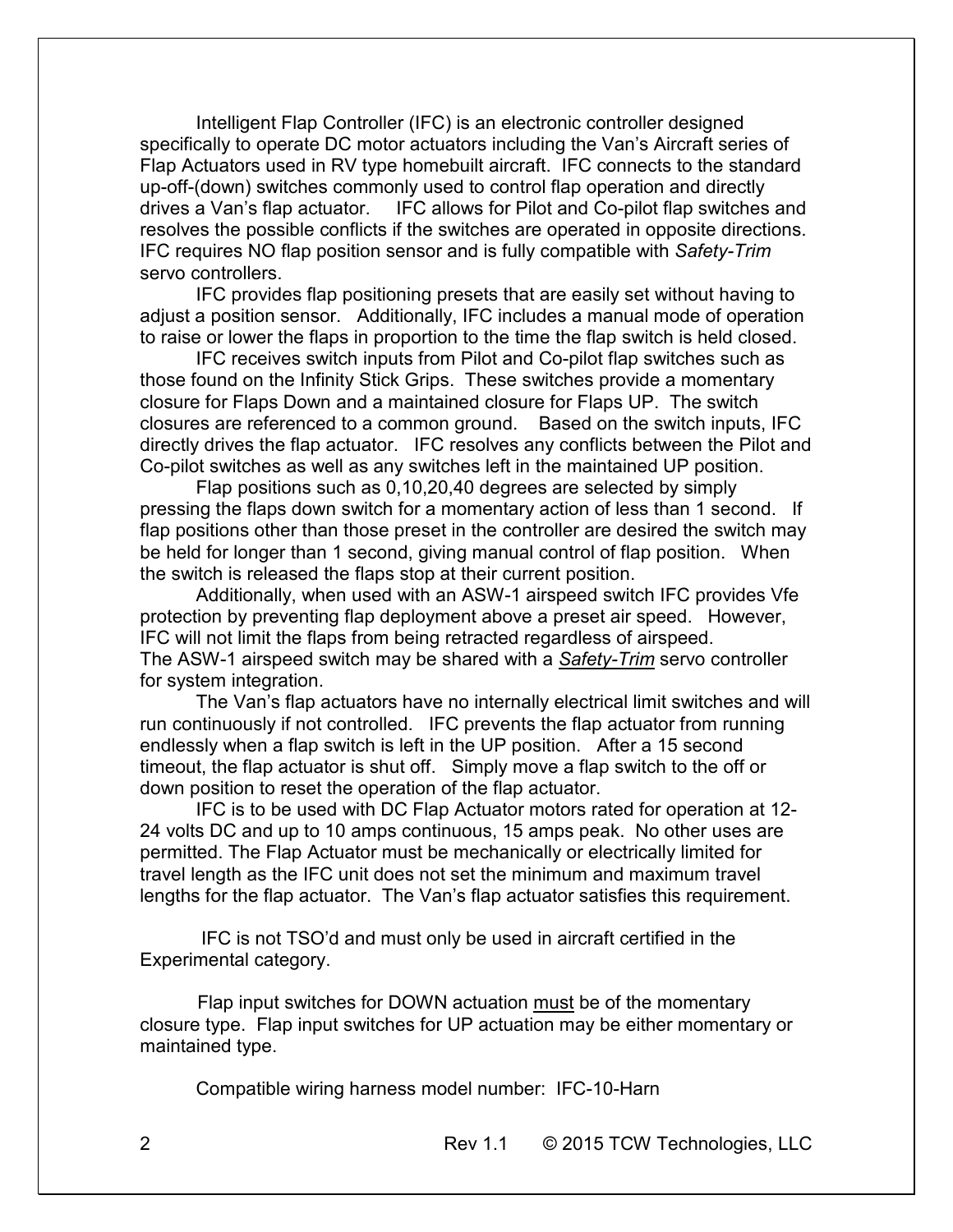IFC must be installed using the current aircraft standards and practices. Refer to AC 43.13-2A/1B. The installer/builder is solely responsible for determining the suitability of the installation and use of this product.

### **Installation instructions:**

1) Connect the wiring harness as shown in the wiring diagram.

NOTE: Double power, ground and motor wires are ONLY required when the flap actuator requires more than 7.5 amps continuous current. When using the standard Van's aircraft flap actuator double wires are NOT required.

2) WHITE #20 gauge wire to + Aircraft Power via a 7.5 amp fuse or circuit breaker. (if using double WHITE #20 connect via a 10 amp fuse or c.b. )

BLACK #20 gauge wire(s) to – Aircraft ground. (as shown on the wiring diagram)

3) Flap switch wires: DO NOT mix the pilot and copilot switch wires

PILOT: Blue #22 Flaps UP Violet #22 Flaps DOWN

- Co-pilot Orange #22 Flaps UP Yellow #22 Flaps DOWN
- 4) Common (center) terminal of the Pilot and Co-pilot flap switches and to the Airspeed switch (ASW-1) to ground of pin 7 or 15

 Alternately aircraft chassis ground may be used instead of the connection to pin 7,15 for the flap switches and airspeed switch.

5) Flap Actuator motor:

 Red #20 to Flap Motor + Green #20 to Flap Motor -

NOTE: This polarity must be used to drive the flap actuator in the UP direction.

DO NOT LET THE FLAP ACTUATOR WIRES TOUCH EACH OTHER OR GROUND!

3 Rev 1.1 © 2015 TCW Technologies, LLC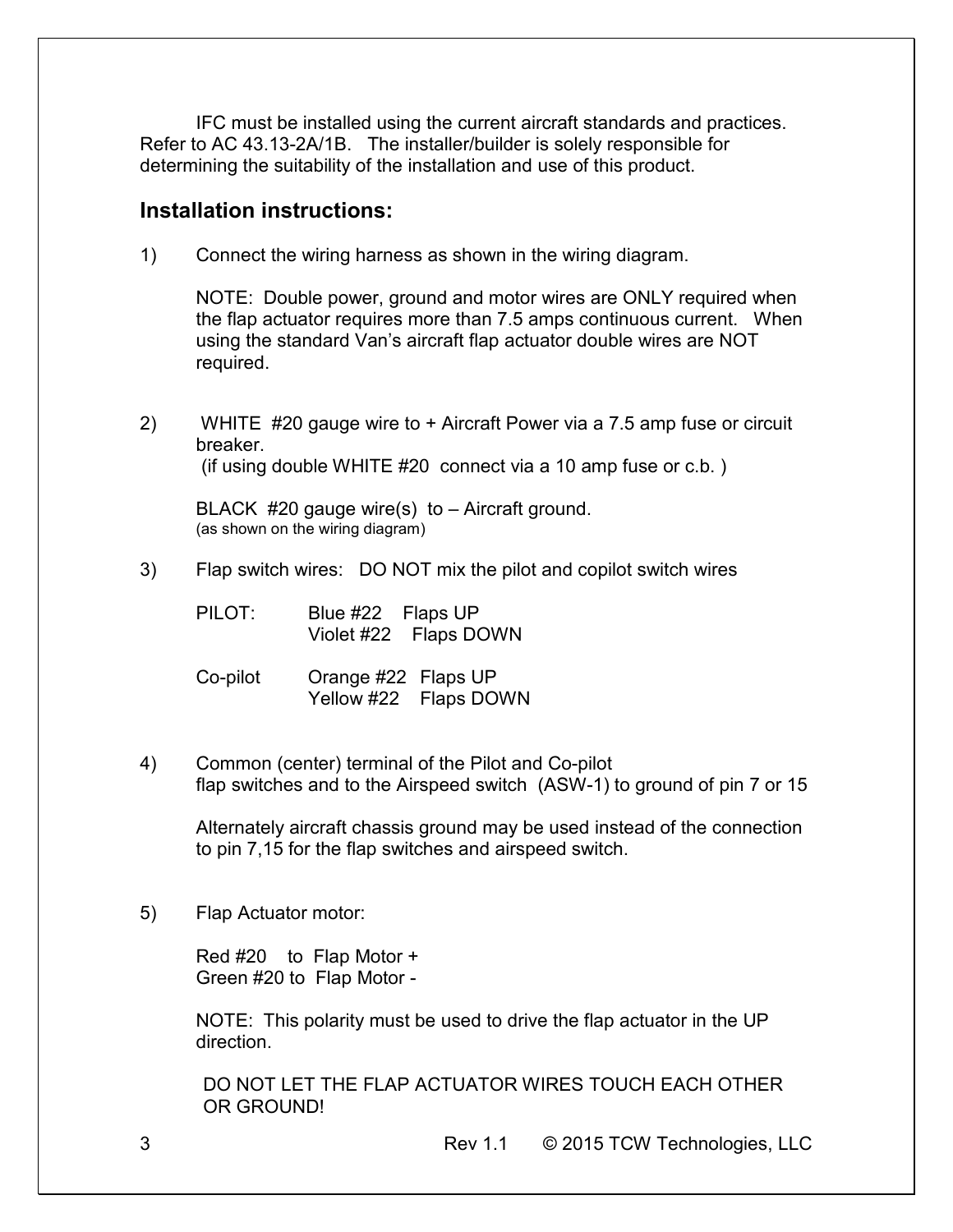6) White/Black#22 to the ASW-1 Airspeed Switch. Connect the other terminal of the airspeed switch to pin 7,15 or common switch ground. If Vfe protection is not going to be utilized, pin 8 must be capped off and not connected to any other wires.

 If utilizing a Safety-Trim controller, pin 8 of both the IFC and the Safety-Trim controller may be connected together and to a common ASW-1 Airspeed Switch. The preset airspeed switch setting will enable flap deployment protection in the IFC as well as the trim speed transition point for the Safety-Trim controller.

7) Mount the IFC Control box inside the aircraft using the mounting tabs on the enclosure. The control box can be mounted in any orientation. Do not mount the control box in the firewall forward area or in an area likely to get wet.

 Ensure access to the position set-up trim-pots on the side of the unit is available.

8) Provide power to the flap control system and verify the flap switches drive the flap actuator in the correct direction. Check the Pilot and the Co-pilot Flap Switches separately. UP flap activation should drive the flap actuator continuously for about 15 seconds. Down flap activation will drive the flap actuator for about 4 seconds (factory calibration value) if the switch is pressed for a quick tap ( less than 1 second long) If the Down switch is held for more than 1 second the flap actuator should drive as long as the switch is held.

9) FULL MANUAL MODE: Note: The IFC-10 may be used in a full manual mode without presets, operating just as our IFC-1 legacy product did. In this mode the flaps are deployed for whatever duration the down flap switch is held closed. Full manual mode may be accessed by connecting PIN 2 to ground.

## **FLAP POSITION SET-UP:**

The IFC-10 system uses time intervals to drive the flaps to a particular position. The time interval is set by the trim pots located on the side of the controller. The flap positions for the pilot and co-pilot are independently set with their own trimpot. Turning the trim-pot clockwise increases the run time of the flap motor for each preset position selection. Each press of the down flap switch will drive the flap motor for the preset run time selected on the trim pot.

The IFC-10 unit is set to a 4 second run time at the factory. This value may be adjusted from 1-10 seconds. Each time the flap down switch is activated for a short press the system will drive the flap motor for this preset time.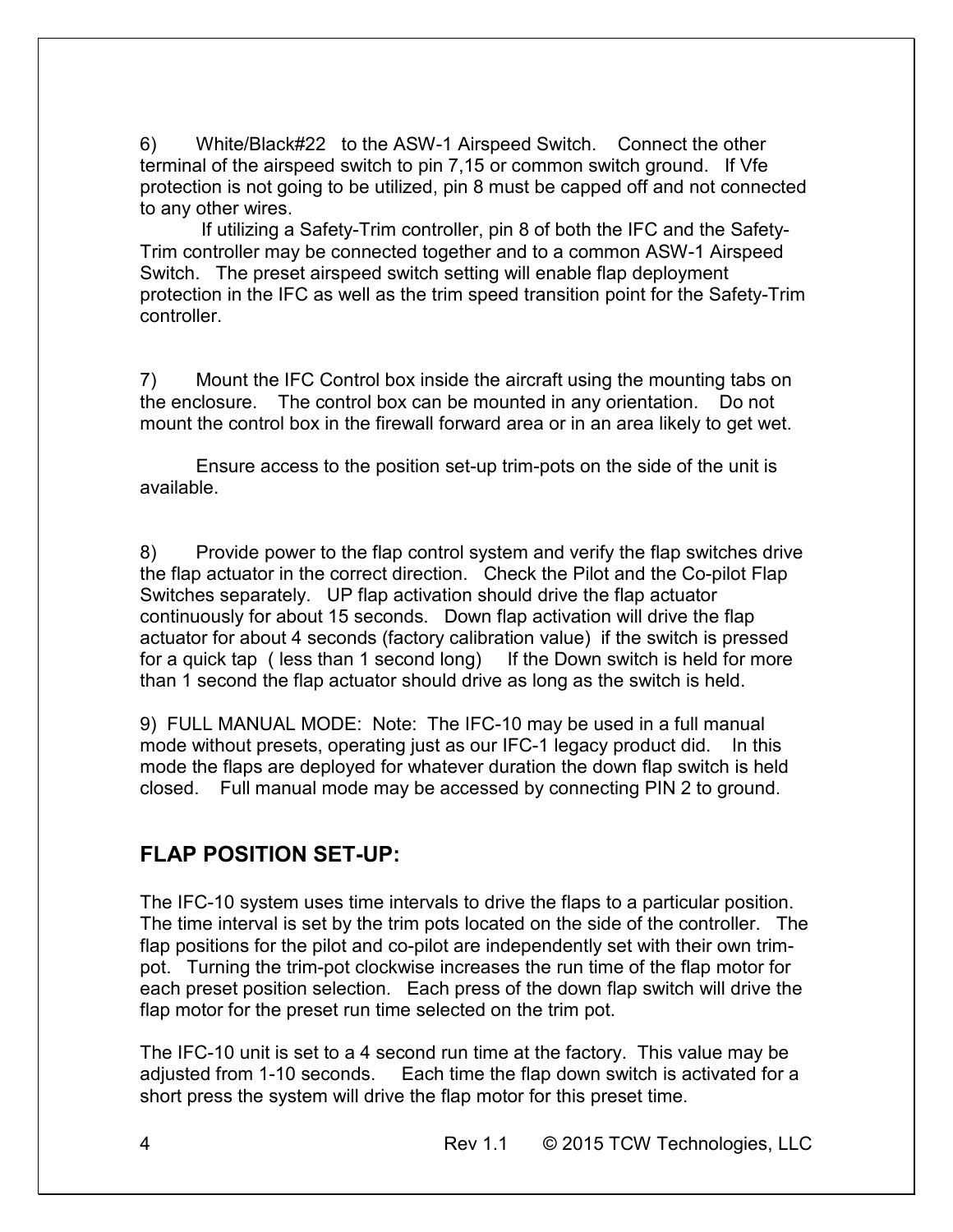The total flap travel and flap motor speed of your particular installation will determine how many preset flap positions are obtained for a particular preset time interval.

#### Examples:

A Van's RV-10 flap system takes about 12 seconds to travel from full up to full down. With a 4 second time interval each tap of the flap down switch will deliver about 1/3 of the total flap travel. If you want more flap positions, decrease the time interval.

A Van's RV-8 flap system takes about 8 seconds to travel from full up to full down, a 4 second time interval would provide for effectively 3 flap positions: UP  $\frac{1}{2}$ , and Full Down. If an intermediate position was desired the time interval would be reduced to about 2 ¾ seconds. Providing for flaps; UP, 1/3, 2/3, Full Down.

During the set-up process it is recommended to connect a battery charger to the aircraft battery to ensure the battery voltage remains close to the normal running voltage obtained when the aircraft alternator is running (eg. Approx. 14 volts for a 12 volt aircraft system)

If adjustments are made to the preset run time, ensure both the pilot and copilot set points are adjusted and checked.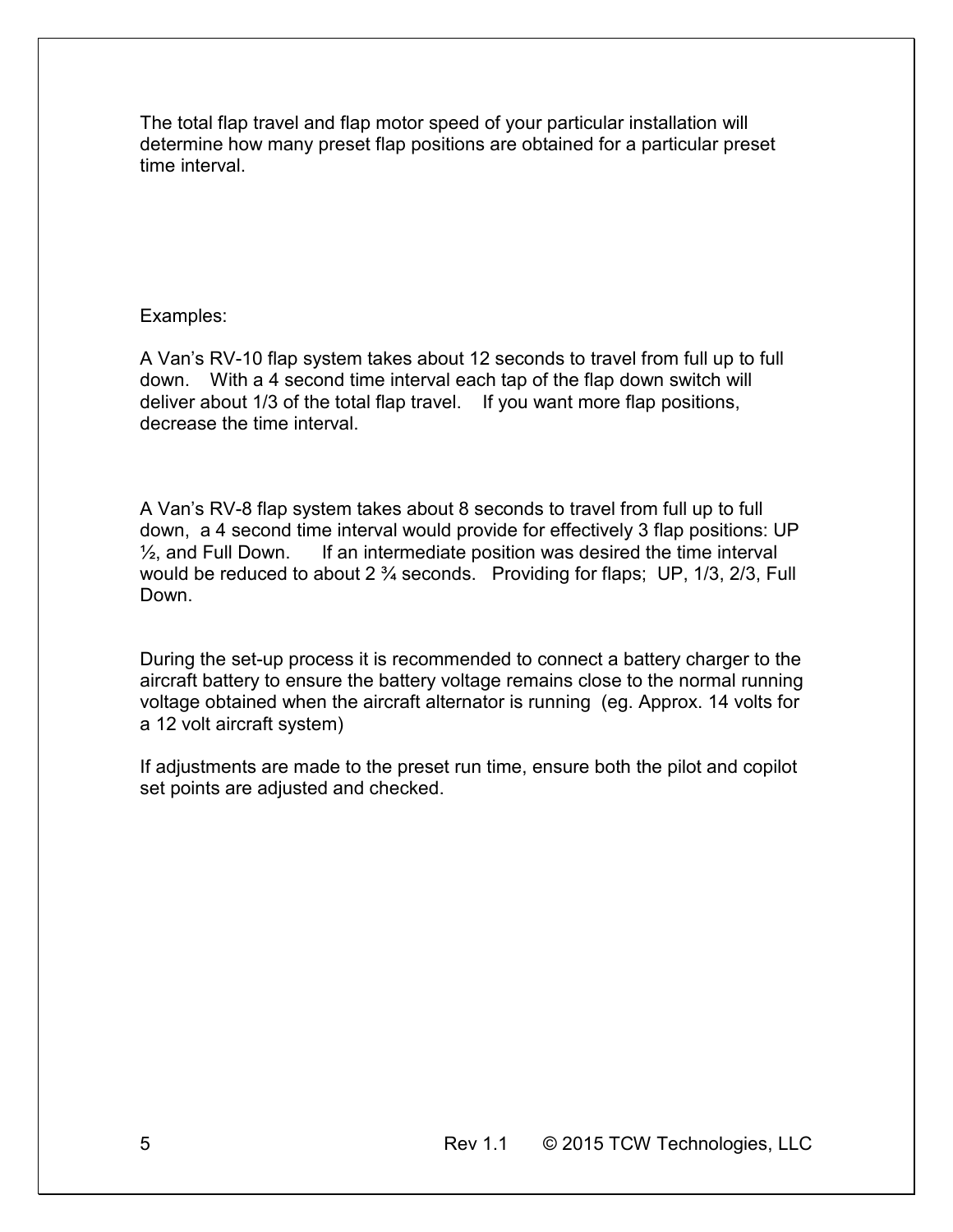## **PRODUCT OPERATION:**

1) Setting either the Pilot or Co-pilot flap switches to the UP position will drive the flap actuator to the up position. If either of the flap switches are left in the UP position the flap actuator will be driven for 15 seconds and then shut off.

2) Pressing either of the Pilot or Co-pilot flap switches to the DOWN position will drive the flap actuator to the down position. A quick tap of the switch will drive the flap actuator to the next down position set point. A quick tap is a press of less than 1 second. If a down switch is held for more than one second the system goes into manual mode and the actuator will drive flaps down as long as the switch is held. When the switch is released, the flap motor will stop.

3) After the flaps are set to their full up position it is recommended to return the flap switches to the center off position.

#### Conflict resolution:

 If either or both flap switches are left in the UP position, and after the 15 second time-out period, the Flaps may be put DOWN by moving either of the flap switches to the Down position. This may be done even if one of the flap switches is left in the up position. The flaps may be retracted at any time, (without delay) by placing a flap switch in the up position.

#### Vfe protection:

 When the IFC is used with an airspeed switch (model ASW-1) the flaps cannot be deployed above the airspeed switch set point. The ASW-1 airspeed switch is supplied calibrated to a set point of 100 knots. The flaps can always be retracted regardless of the airspeed set point. IF the Vfe protection feature is not used, Pin 8 must be capped off and remain un-used.

 If a different airspeed set point is required, a small adjustment screw is available on the ASW-1. Turning the screw clock-wise will lower the set point. **However, you must ensure the flaps can be deployed at an appropriate airspeed by applying pitot pressure to the system and verifying the airspeed for the set point. DO NOT ADJUST THE ASW-1 UNLESS YOU DOUBLE CHECK THE PROPER AIRSPEED SET POINT. FAILURE TO DO SO COULD PREVENT FLAP DEPLOYMENT IN FLIGHT !!!**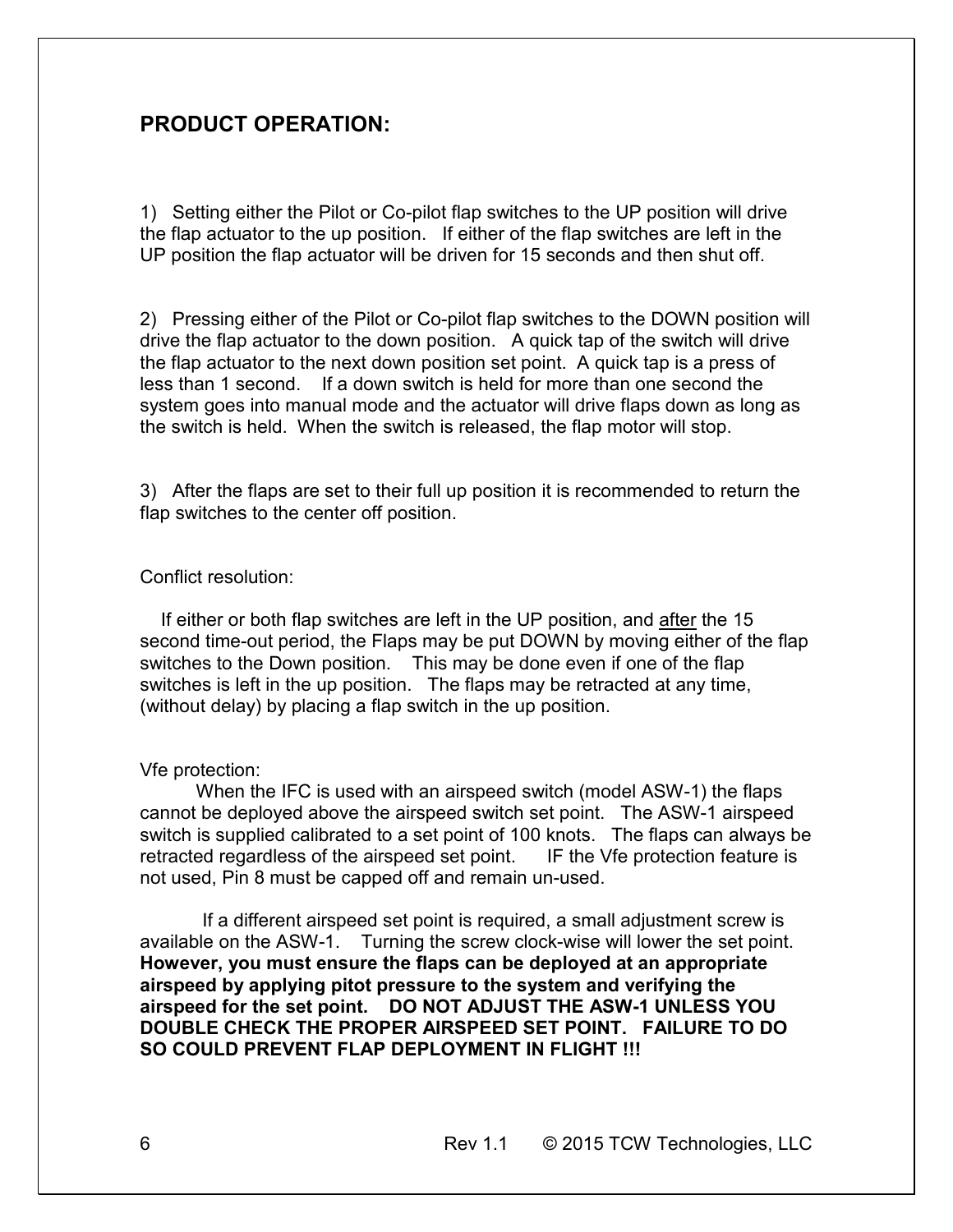TCW Technologies, LLC. 2955 Main Road East Emmaus, PA 18049

610-928-3420

www.tcwtech.com

email: support@tcwtech.com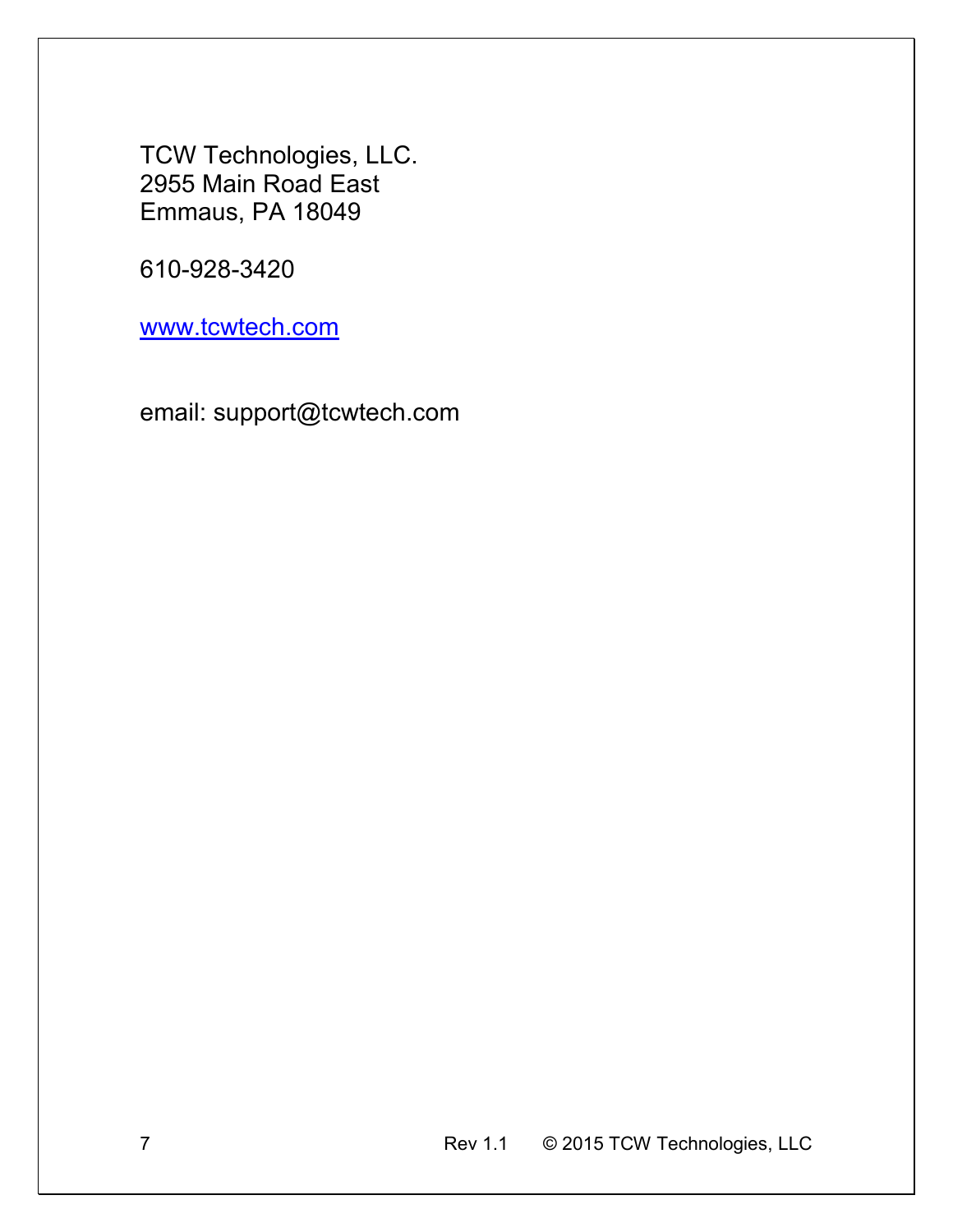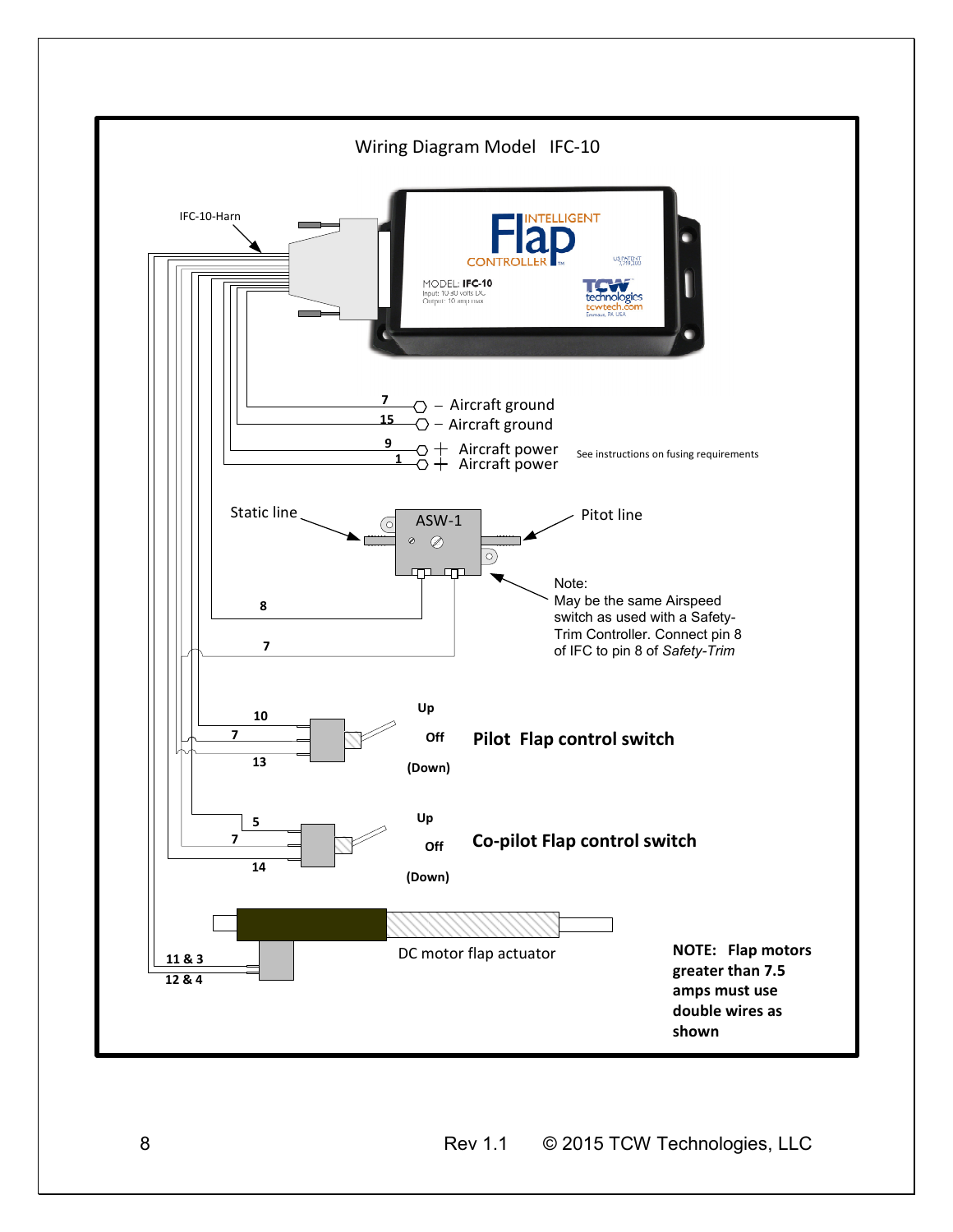# IFC-10 wiring harness detail

| 15 pin D-sub connector |                                      |              |             |
|------------------------|--------------------------------------|--------------|-------------|
| Pin # Function         |                                      | Wire color   | <b>Size</b> |
| 1                      | Power +                              | White        | #20         |
| $\overline{2}$         | Manual mode only                     |              |             |
| 3                      | FLAP motor +                         | Red          | #20         |
| $\overline{4}$         | FLAP motor -                         | Green        | #20         |
| 5                      | <b>CO-PILOT DOWN switch terminal</b> | Yellow       | #22         |
| 6                      |                                      |              |             |
| $\overline{7}$         | Ground -                             | <b>Black</b> | #20         |
| 8                      | 2 speed switch                       | White/black  | #22         |
| 9                      | Power +                              | White        | #20         |
| 10                     | <b>PILOT Down switch terminal</b>    | Violet       | #22         |
| 11                     | FLAP motor +                         | Red          | #20         |
| 12                     | FLAP motor -                         | Green        | #20         |
| 13                     | <b>PILOT UP switch terminal</b>      | <b>Blue</b>  | #22         |
| 14                     | <b>CO-PILOT UP switch terminal</b>   | Orange       | #22         |
| 15                     | Ground                               | <b>Black</b> | #20         |
|                        |                                      |              |             |

## **NOTES:**

- **1. All switches share a common ground and may use aircraft chassis ground or pin 7 or 15.**
- **2. Confirm airspeed set point operation via a testing of the pitot system.**
- **3. Cap off any unused wires.**
- **4. Verify each switch provides proper operation of the flap motor.**
- **5. Connect pin 2 to ground to access full manual only mode.**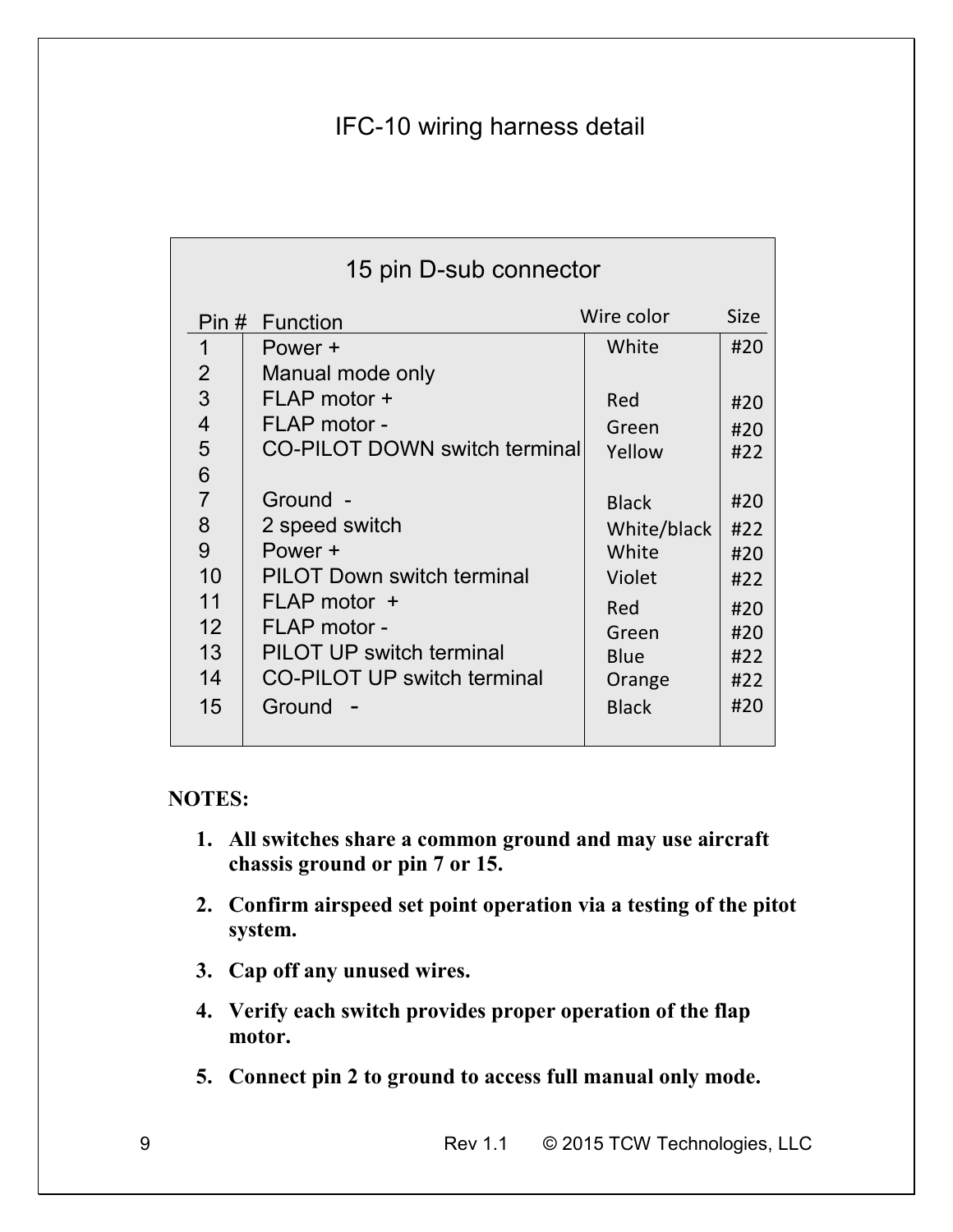

NOTE: Airspeed set-point is adjusted by turning small screw:

To increase airspeed set-point: turn counter-clockwise, To decrease airspeed set-point: turn clockwise,

 $\frac{1}{2}$  turn = approx 25 knots

Maximum switch voltage = 30 volts DC

Maximum switch current = 20 milliamps